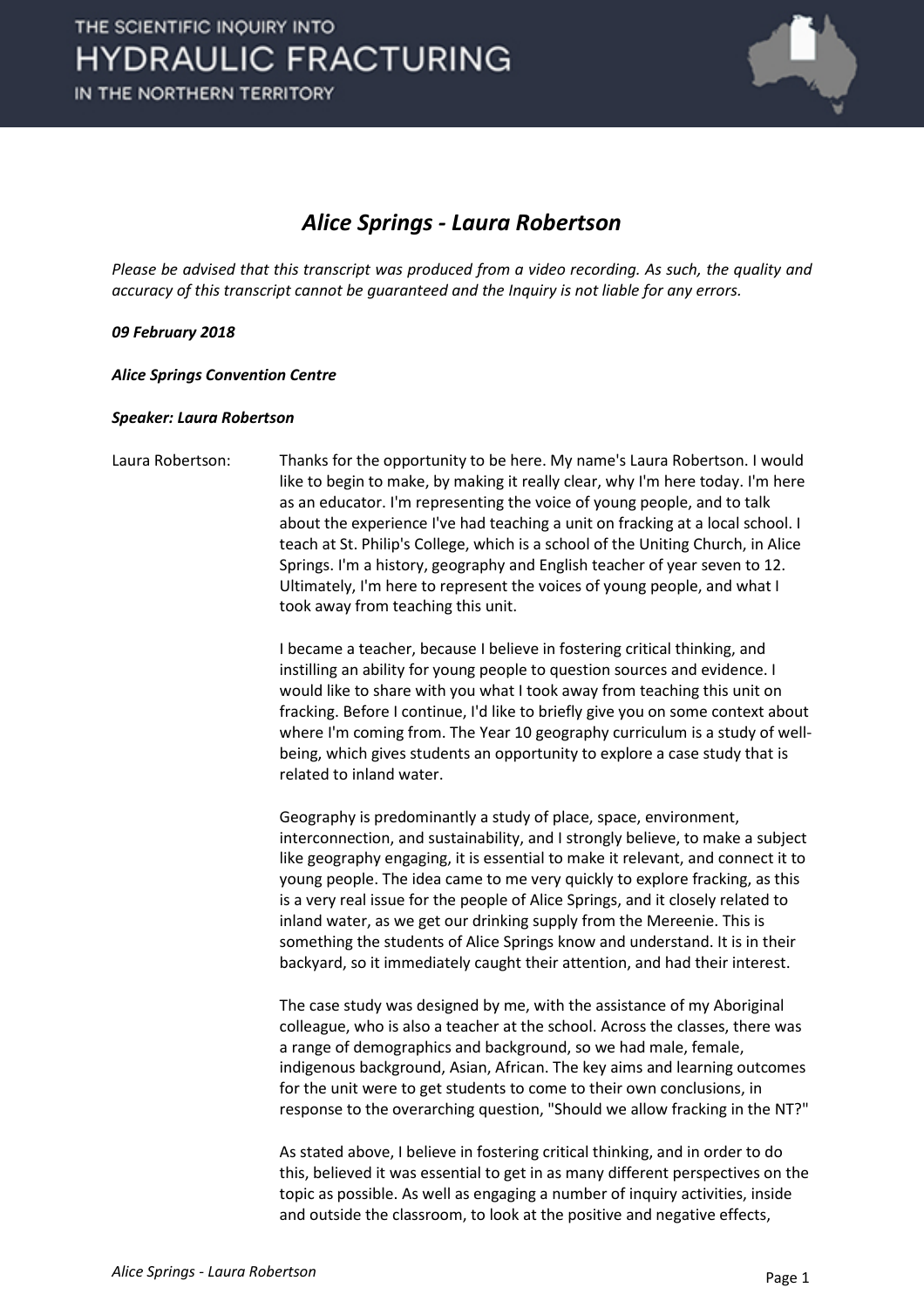

potentially, that fracking in the NT could have, we also had a range of guest speakers come in and share their thoughts on the matter. So all angles were represented.

Included were the Central Australia Frack Free Alliance. We had two representatives from Central Petroleum come out. We also had a mechanical engineer who was designing solar power technology. We also went on a field trip to the Roe Creek Bore. We were guided around by a Power and Water engineer, who explained to us how we exactly access our water in Alice Springs.

Now, I'd like to raise some of the key concerns that I had, in conclusion of this unit, and what I observed from these Year 10 students. Firstly, based on our unit of study, almost 100% of the students came out against the idea of fracking in the Northern Territory. After being presented with multiple perspectives on the issue, most students were extremely concerned, and opposed the notion of fracking going ahead.

I'd like to share a couple of quotes from the students themselves. One student said, "I questioned both sides of the debate, and what I concluded is that pursuing fracking is not worth it, because there is nothing renewable energy can't already do and provide." She went on, "We are the future. This is our future, and older generations are making decisions that will affect us. We want to be heard on this issue."

Another indigenous student said, "I think fracking is not good. They say that this is not affecting indigenous land and people, but it is. I know about many protests going on in my clan, and from my people. We do not want this to get ahead." Similar, appearing in the Centralian Advocate in December last year, my students were quoted saying, "Either way, we concluded that fracking is not the best solution to Australia's energy crisis. We can do better."

From another: "I find it a bit odd that we're presented with all these options for safe, clean, renewable energy, yet we pursue the ones that will do most harm." The students were quite concerned and alarmed when learning, when hearing some of the information presented from Central Petroleum, and the Power and Water representatives.

For example, the engineer at the bore fields appeared to be very misinformed about fracking, telling students that the type of hydraulic fracking that we're exploring at the moment had already been going ahead in the region, for many years, and there was absolutely no risks associated with it at all. Similar, Central Petroleum stated that solar energy was simply not a viable solution in the Northern Territory, because of the hefty costs involved, compared to fracking. We learnt from the solar energy engineer, that this is far from true these days.

So, I'll conclude by saying that I really believe the perspective of young people often gets lost, when it comes to important decisions, yet it is essential to take on board the opinions, concerns and perspectives of young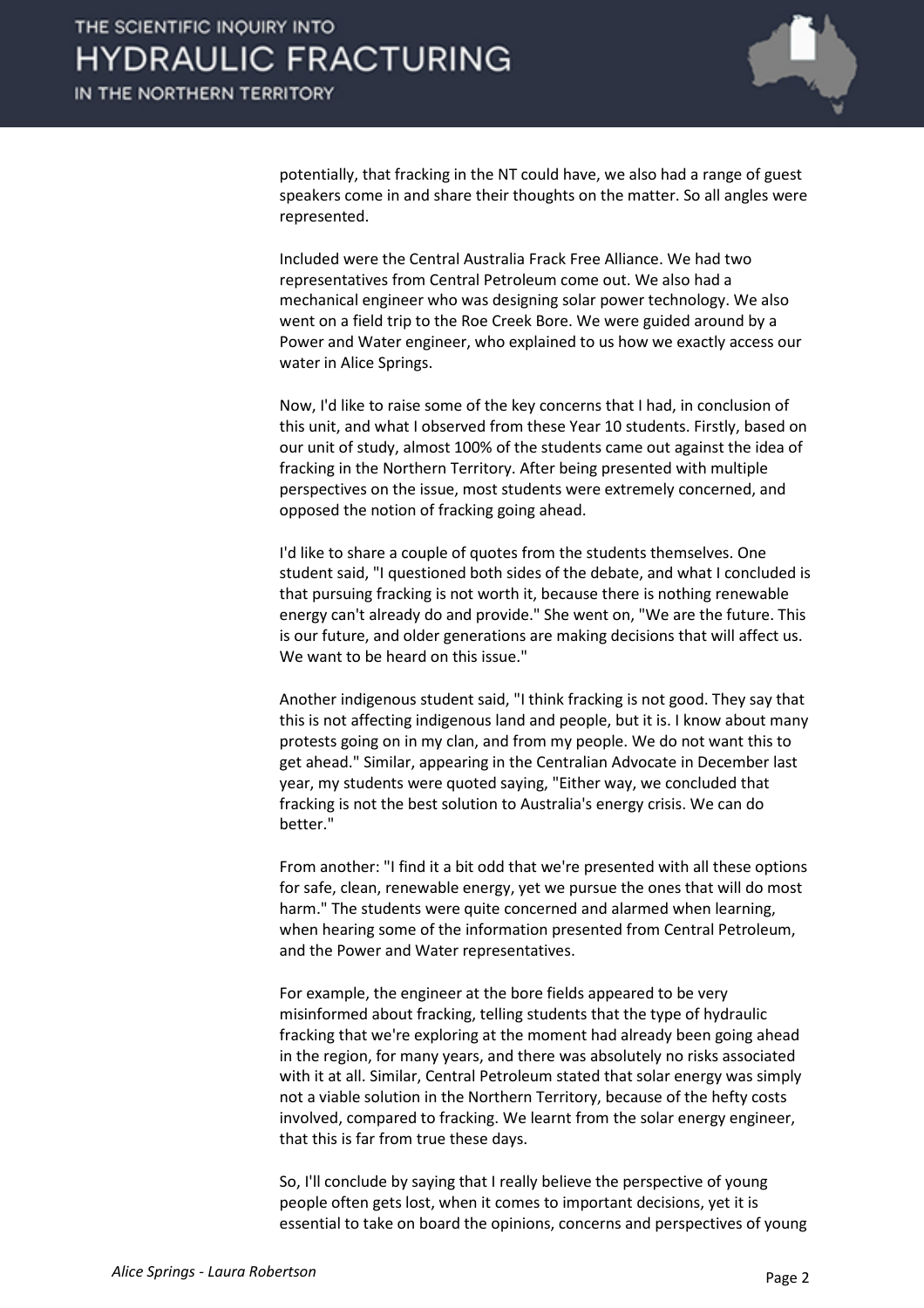

people, because, ultimately, they are the ones who'll be here, long after all of us.

I'd like to finish by inviting you to come out and talk to some of these young people. I was truly blown away by their intelligence, and motivation to inform themselves on the matter, and come to their own conclusions on this. They have important things to say, and insights to how they want their future to look. Thanks.

Hon. Justice Pepper: Thank you very much. That's a refreshing perspective that you have presented to us, and an important one, and one that perhaps hasn't been emphasised enough, at least, at the public hearing level. We certainly heard from young people during the Community Forums, but not at this level. Perhaps Ella's an exception, in that respect. But, then, so, thank you for that.

> Regrettably, your invitation comes at the very late stage of this inquiry, and we must hand down our report in March. I must say, had it been issued earlier, we absolutely would have relished, I think, the chance of coming along and speaking to your students, without any doubt whatsoever. But, at least, perhaps we can ... I know you've got some copies of the, you've got a copy, of the executive summary there.

We'll see if we can furnish you with some additional materials that you can take back to your classroom, including a copy of the draft final report, and the appendices, as well. So just see one of the people in the Task Force on your way out the door, and at least, you can take those away with you.

Laura Robertson: Thank you.

Hon. Justice Pepper: I'm curious about what you said about the Central Petroleum saying that they, effectively, that the type of, I think ... Again, I'm paraphrasing, the type of fracking going ahead in, I'm assuming, that was talking about the Mereenie area. Is that right?

Laura Robertson: So, the Power and Water representative seemed to think that what was being proposed had already been happening, for a long time, from what I could understand.

Hon. Justice Pepper: In the Northern Territory?

Laura Robertson: Yeah.

Hon. Justice Pepper: They have fracked about a third of the wells, in Mereenie.

Laura Robertson: Yeah.

Hon. Justice Pepper: Just south of Alice. They haven't done horizontal drilling there, so, but they've done vertical drilling, and vertical fracking. So that has occurred, and that process is, to all intents and purposes, similar. Some variations, but, critically, a similar, in terms of having to go through the aquifer, large volumes of water being pushed down, chemicals, the water coming up. All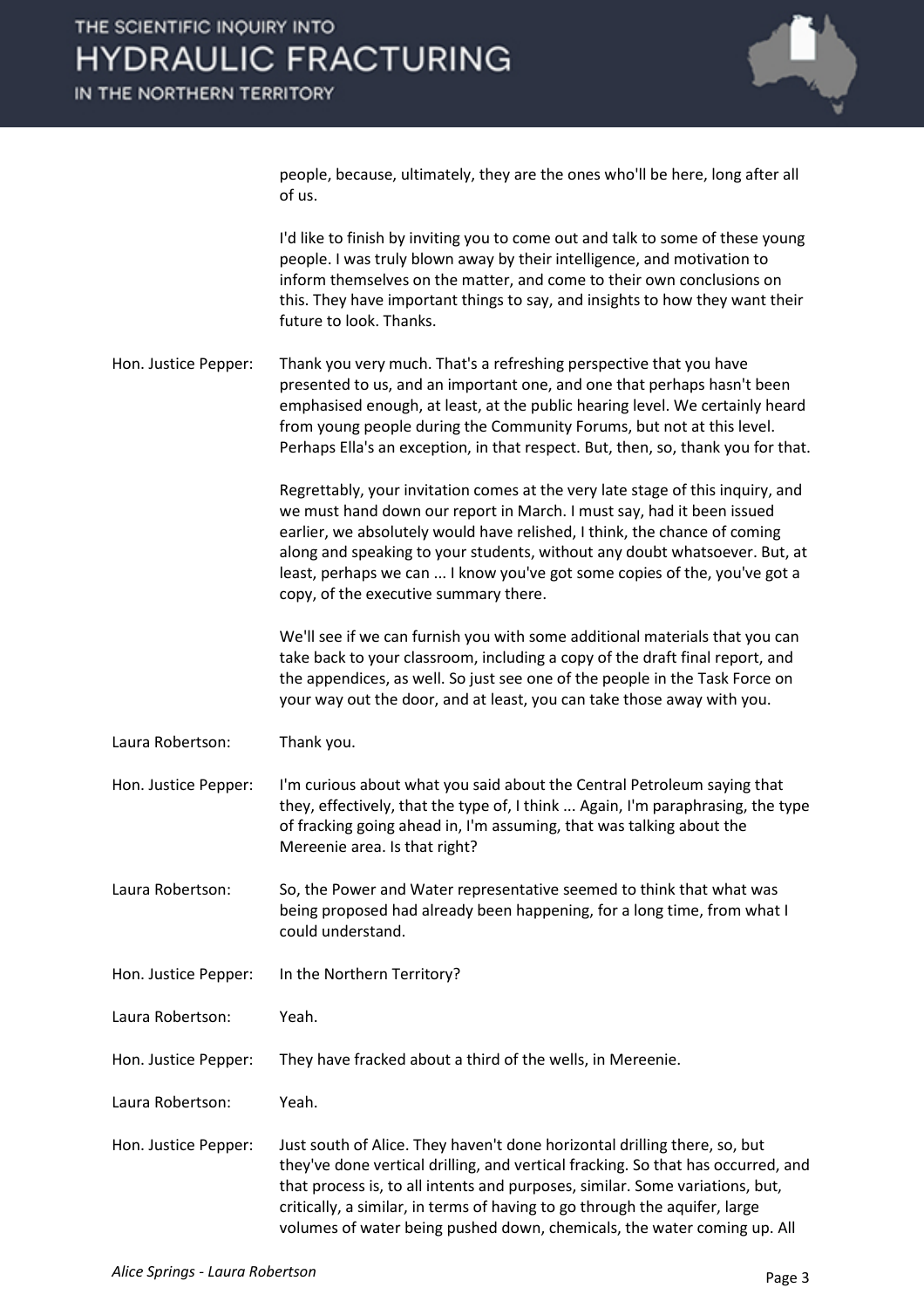# THE SCIENTIFIC INQUIRY INTO **HYDRAULIC FRACTURING**

IN THE NORTHERN TERRITORY



that is very similar to what is proposed in the Beetaloo Basin. So it has been going on, for a period of time, at least.

- Laura Robertson: Yeah. I think the students were aware of that ...
- Hon. Justice Pepper: Okay.
- Laura Robertson: When they actually, like, pressed it on this, as a horizontal matter.
- Hon. Justice Pepper: Yeah.
- Laura Robertson: He seemed confused.
- Hon. Justice Pepper: Now, as far as we're aware, there's been very few wells, and only one that's successfully been drilled horizontally.
- Laura Robertson: Yeah.
- Hon. Justice Pepper: Yes? Dr. Jones?
- Dr. David Jones: Ms. Robertson, thanks very much for your wonderful presentation to illustrate how you've been interacting with the younger people on this aspect. I guess I'd be interested to hear, from you, about the materials that the inquiry's actually been producing. Were any of the earlier materials used in your course units? And do you think how later material might be used again? Would you run this unit again? Because I think it would be very interesting, seeing, now that we've sort of, gone through the inquiry process, how that might inform their perception of the discussion otherwise?
- Laura Robertson: I'd love to run this unit again. It's honestly one of the best things I've ever taught. I haven't been given Year 10 geography, first half of this year, but I know a couple of my colleagues are going to adapt what I designed, and teach it, and I would be more than happy to help them. But one thing I learnt, when I became a teacher is, you have to simplify things, majorly. So it would take a lot of work for me to decipher, and bring this across in a way that young people would truly get it.
- Dr. David Jones: We are producing some, particularly for our, the Aboriginal communities, we are producing a plainer English version and explanation. So maybe that might be more appropriate for your classes.
- Laura Robertson: Yeah, I'd love that.
- Hon. Justice Pepper: Again, do see the people, behind, on the Task Force. They can give you, hopefully, copies of, if we have them, of everything that we have, in fact, published and produced so far. We can take away a hard copy of that, and that'll give you an idea of, kind of the package, that we've tried to put together.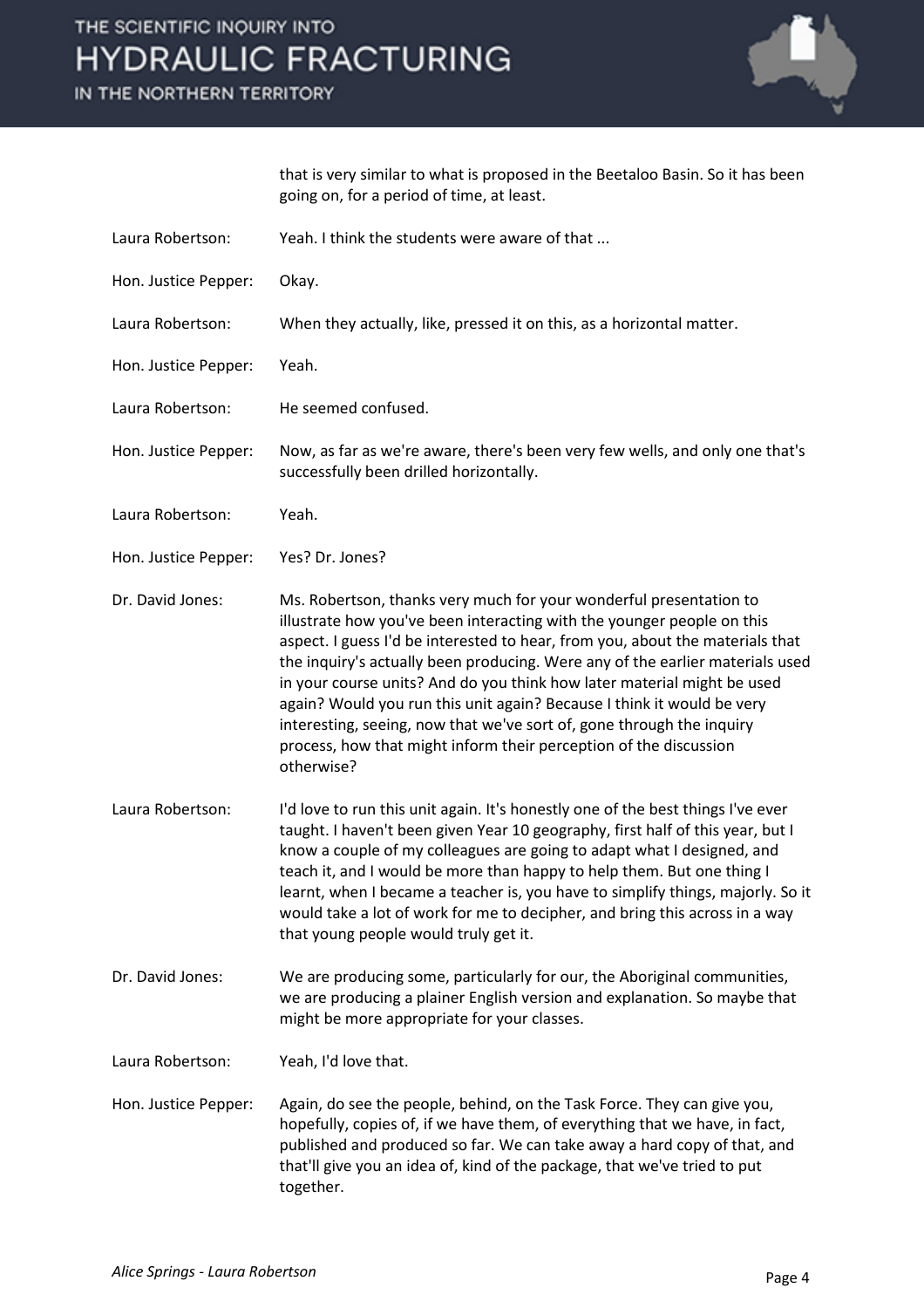# THE SCIENTIFIC INQUIRY INTO **HYDRAULIC FRACTURING**

IN THE NORTHERN TERRITORY



| Laura Robertson:     | Fantastic.                                                                                                                                                                                                                                                                                                                                                                     |
|----------------------|--------------------------------------------------------------------------------------------------------------------------------------------------------------------------------------------------------------------------------------------------------------------------------------------------------------------------------------------------------------------------------|
| Hon. Justice Pepper: | But, yeah, certainly, these are complex processes. But one of the great<br>things about, what you've said about the unit, is that it takes into account,<br>geography, culture, chemistry. It brings everything together.                                                                                                                                                      |
| Laura Robertson:     | Yeah.                                                                                                                                                                                                                                                                                                                                                                          |
| Hon. Justice Pepper: | Indeed, I might not have ended up as a lawyer, if I'd had a teacher as<br>inspirational as you.                                                                                                                                                                                                                                                                                |
| Laura Robertson:     | Oh, my. Thank you.                                                                                                                                                                                                                                                                                                                                                             |
| Hon. Justice Pepper: | Okay. Yes, please? Yes, sir?                                                                                                                                                                                                                                                                                                                                                   |
| Prof. Barry Hart:    | Just a quick one. A really, really impressive process that you've developed<br>there. How long was the unit? Was it one term, one semester?                                                                                                                                                                                                                                    |
| Laura Robertson:     | It was one term. We did it in term four last year.                                                                                                                                                                                                                                                                                                                             |
| Prof. Barry Hart:    | So that's, what, three months, 16 weeks, or something like                                                                                                                                                                                                                                                                                                                     |
| Laura Robertson:     | Term four is about eight weeks.                                                                                                                                                                                                                                                                                                                                                |
| Prof. Barry Hart:    | Eight weeks.                                                                                                                                                                                                                                                                                                                                                                   |
| Laura Robertson:     | But it was prefaced by a study on well-being, in term three, so we shaped it<br>around this idea of well-being. What's going to be good for people in the<br>future, yeah.                                                                                                                                                                                                     |
| Prof. Barry Hart:    | Yeah. Yeah. Well, you've done a great Job.                                                                                                                                                                                                                                                                                                                                     |
| Laura Robertson:     | Yes. Thank you.                                                                                                                                                                                                                                                                                                                                                                |
| Prof. Barry Hart:    | Yeah.                                                                                                                                                                                                                                                                                                                                                                          |
| Hon. Justice Pepper: | Thank you. Any further comments, or questions? Oh.                                                                                                                                                                                                                                                                                                                             |
| Dr. Vaughan Beck:    | Just, echo what's already been said. A very impressive fact that you took the<br>trouble to get a number of people in from different perspectives, I think, is<br>an excellent  Why, I say you've obviously thought deeply, and done<br>considerable work, so, sincere congratulations on what you've done. I'm<br>sure that the students have benefited considerably from it. |
| Laura Robertson:     | I hope so.                                                                                                                                                                                                                                                                                                                                                                     |
| Hon. Justice Pepper: | Thank you.                                                                                                                                                                                                                                                                                                                                                                     |
| Laura Robertson:     | Thank you so much.                                                                                                                                                                                                                                                                                                                                                             |